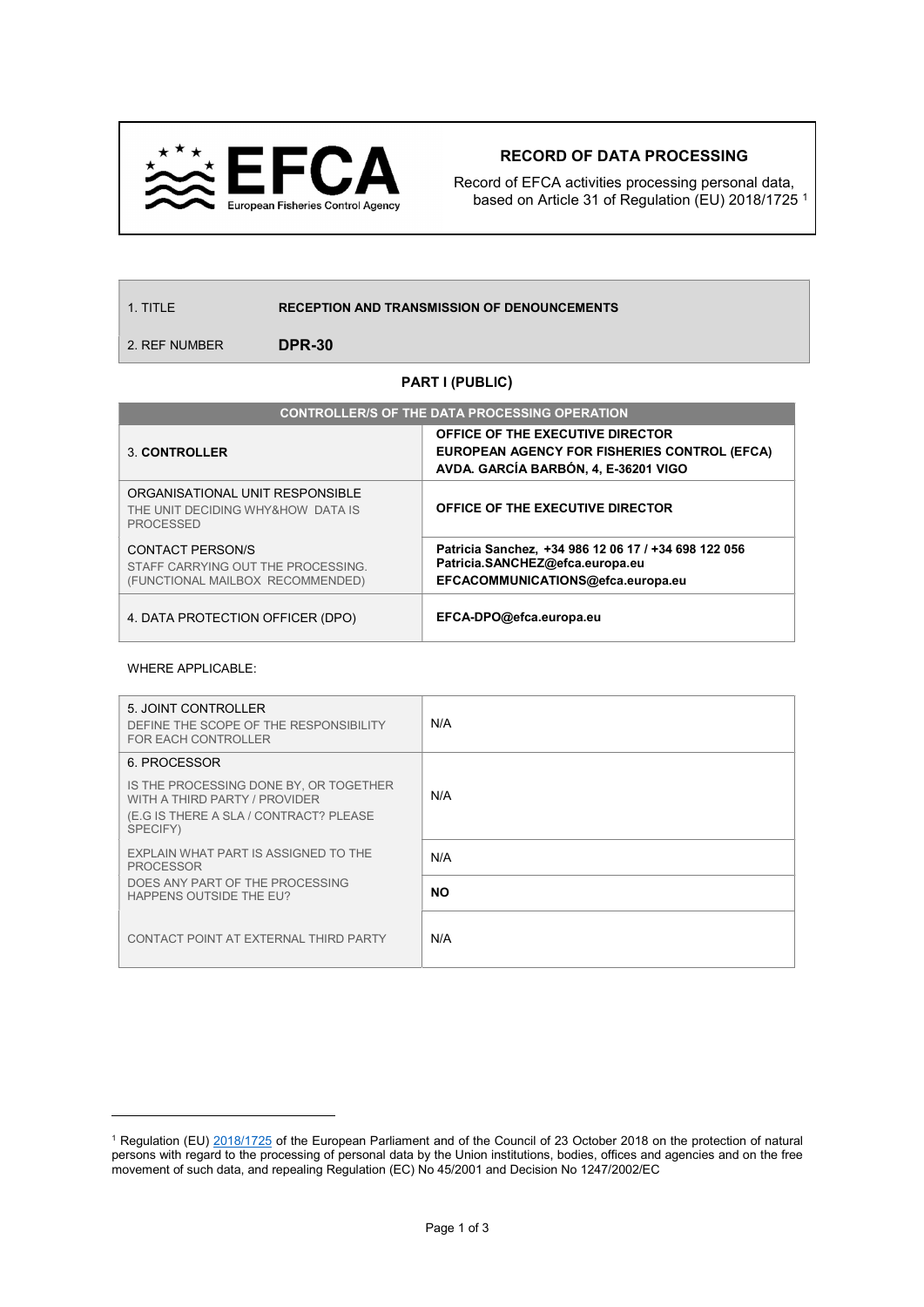|                                       |                                                                                    |                                                                                                                                                                  | handled accordingly.                                                                                                                                                                                               |  |  |
|---------------------------------------|------------------------------------------------------------------------------------|------------------------------------------------------------------------------------------------------------------------------------------------------------------|--------------------------------------------------------------------------------------------------------------------------------------------------------------------------------------------------------------------|--|--|
| 7BIS, DESCRIBE INDIVIDUAL STEPS USED: |                                                                                    |                                                                                                                                                                  |                                                                                                                                                                                                                    |  |  |
|                                       |                                                                                    |                                                                                                                                                                  | WHETHER AUTOMATED OR MANUAL PROCESSING, STORAGE, DELETION                                                                                                                                                          |  |  |
|                                       | Any person can contact the EFCA to report the suspicion of an illegal activity.    |                                                                                                                                                                  |                                                                                                                                                                                                                    |  |  |
|                                       | Any person approaching the Agency is asked to transmit the information in writing. |                                                                                                                                                                  |                                                                                                                                                                                                                    |  |  |
|                                       | the DG MARE IUU functional mail box.                                               |                                                                                                                                                                  | The Communication Officer is the person in charge of forwarding the e-mail to the European Commission, to                                                                                                          |  |  |
|                                       |                                                                                    |                                                                                                                                                                  | The Executive Director, the Head of Unit Coast Guard and International Programmes and the Head of Unit EU                                                                                                          |  |  |
|                                       | Waters and North Atlantic if relevant are put in copy.                             |                                                                                                                                                                  | Where the data received is considered useful for the implementation of a given JDP, the Head of Unit passes                                                                                                        |  |  |
|                                       |                                                                                    |                                                                                                                                                                  | the e-mail on to the Desk of the JDP in question. The Heads of Unit deletes e-mails which are not relevant for                                                                                                     |  |  |
|                                       |                                                                                    |                                                                                                                                                                  | operational coordination. Parts of the information (excluding personal data) contained in the e-mails may be                                                                                                       |  |  |
|                                       | extracted and used for risk analysis.                                              |                                                                                                                                                                  |                                                                                                                                                                                                                    |  |  |
|                                       |                                                                                    |                                                                                                                                                                  | The incoming and outcoming emails regarding this procedure are registered and classified in ARES in a<br>specific folder for Denounces, to which only the Director, the Communication Officer and the Head of Unit |  |  |
|                                       | Coast Guard and International Programmes have access.                              |                                                                                                                                                                  |                                                                                                                                                                                                                    |  |  |
|                                       | 8. CATEGORIES OF DATA SUBJECTS                                                     | x                                                                                                                                                                | <b>EFCA STAFF</b>                                                                                                                                                                                                  |  |  |
|                                       | PLEASE MARK WITH A CROSS ONE OR MORE OF                                            | X                                                                                                                                                                | NON-EFCA STAFF (OTHER STAFF, TRAINEES ETC)                                                                                                                                                                         |  |  |
| THE FOLLOWING                         |                                                                                    | X                                                                                                                                                                | <b>COUNTERPARTS</b>                                                                                                                                                                                                |  |  |
|                                       | X                                                                                  | <b>CONTRACTORS</b>                                                                                                                                               |                                                                                                                                                                                                                    |  |  |
|                                       | X                                                                                  | <b>OTHER</b>                                                                                                                                                     |                                                                                                                                                                                                                    |  |  |
|                                       |                                                                                    | Any person doing the denouncement.                                                                                                                               |                                                                                                                                                                                                                    |  |  |
|                                       | 8BIS. CATEGORIES OF PERSONAL DATA                                                  | X                                                                                                                                                                | PERSONAL DETAILS (NAME, ADDRESS)                                                                                                                                                                                   |  |  |
| PROCESSED                             |                                                                                    |                                                                                                                                                                  | EDUCATION, TRAINING, EMPLOYMENT DETAILS                                                                                                                                                                            |  |  |
|                                       |                                                                                    |                                                                                                                                                                  | FAMILY, LIFESTYLE, SOCIAL CIRCUMSTANCES                                                                                                                                                                            |  |  |
|                                       |                                                                                    |                                                                                                                                                                  | <b>FINANCIAL DETAILS</b>                                                                                                                                                                                           |  |  |
|                                       |                                                                                    |                                                                                                                                                                  | <b>OTHER</b>                                                                                                                                                                                                       |  |  |
|                                       |                                                                                    |                                                                                                                                                                  | PLEASE SPECIFY:                                                                                                                                                                                                    |  |  |
|                                       |                                                                                    | Name of the person doing the denouncement. There are<br>no names of people quoted in the e-mail messages.                                                        |                                                                                                                                                                                                                    |  |  |
|                                       |                                                                                    |                                                                                                                                                                  | In application by analogy of Article 93(4) of Regulation                                                                                                                                                           |  |  |
|                                       | 9. TIME LIMIT FOR KEEPING THE DATA                                                 | 1224/2009, the data is stored only for as long as<br>necessary for the purpose of this Regulation, but<br>always for a minimum of three calendar years, starting |                                                                                                                                                                                                                    |  |  |
|                                       |                                                                                    |                                                                                                                                                                  |                                                                                                                                                                                                                    |  |  |
|                                       | SPECIFY FOR EACH PURPOSE                                                           |                                                                                                                                                                  | from the year following that in which the information is                                                                                                                                                           |  |  |
|                                       |                                                                                    | recorded.                                                                                                                                                        |                                                                                                                                                                                                                    |  |  |
| 10. RECIPIENTS OF THE DATA            |                                                                                    | <b>DATA SUBJECTS</b>                                                                                                                                             |                                                                                                                                                                                                                    |  |  |
|                                       |                                                                                    | x                                                                                                                                                                | DESIGNATED EFCA STAFF MEMBERS                                                                                                                                                                                      |  |  |
|                                       |                                                                                    | X                                                                                                                                                                | EU INSTITUTIONS AND BODIES                                                                                                                                                                                         |  |  |
|                                       |                                                                                    |                                                                                                                                                                  | <b>MEMBER STATES AUTHORITIES</b>                                                                                                                                                                                   |  |  |
|                                       |                                                                                    |                                                                                                                                                                  | <b>OTHER</b>                                                                                                                                                                                                       |  |  |
|                                       |                                                                                    | PLEASE SPECIFY:                                                                                                                                                  |                                                                                                                                                                                                                    |  |  |
|                                       |                                                                                    | The data is transmitted to the European Commission, DG<br><b>MARE IUU functional mail box.</b>                                                                   |                                                                                                                                                                                                                    |  |  |
|                                       |                                                                                    |                                                                                                                                                                  |                                                                                                                                                                                                                    |  |  |
|                                       |                                                                                    |                                                                                                                                                                  | The Executive Director, the Head of Unit Capacity                                                                                                                                                                  |  |  |
|                                       |                                                                                    |                                                                                                                                                                  | Building, the Head of Unit of Operational Coordination<br>and the EFCA IUU team are put in copy.                                                                                                                   |  |  |
|                                       | 11. ARE THERE ANY TRANSFERS OF PERSONAL DATA OUTSIDE THE EU/EEA?                   |                                                                                                                                                                  |                                                                                                                                                                                                                    |  |  |
|                                       | THIRD-COUNTRY BASED ON A TREATY.                                                   |                                                                                                                                                                  | E.G. PROCESSOR IN THIRD COUNTRY USING STANDARD CONTRACTUAL CLAUSES, COOPERATION WITH A                                                                                                                             |  |  |
| <b>YES</b><br>NO.                     |                                                                                    |                                                                                                                                                                  | IF YES, PLEASE SPECIFY:                                                                                                                                                                                            |  |  |
| X                                     | TO THIRD COUNTRY RECIPIENTS                                                        |                                                                                                                                                                  |                                                                                                                                                                                                                    |  |  |
| X                                     | TO INTERNATIONAL ORGANISATIONS                                                     |                                                                                                                                                                  |                                                                                                                                                                                                                    |  |  |

Individual citizens, civil society organisations or representatives of fisheries or stakeholders interested write to the EFCA denouncing any suspicion of an illegal activity. For this purpose, the EFCA ensures that the European Commission receives the information so the denouncement is

7. PURPOSE/S OF THE PROCESSING INDICATE CLEARLY WHY PROCESSING IS DONE. SPECIFY RATIONALE AND

UNDERLYING REASON